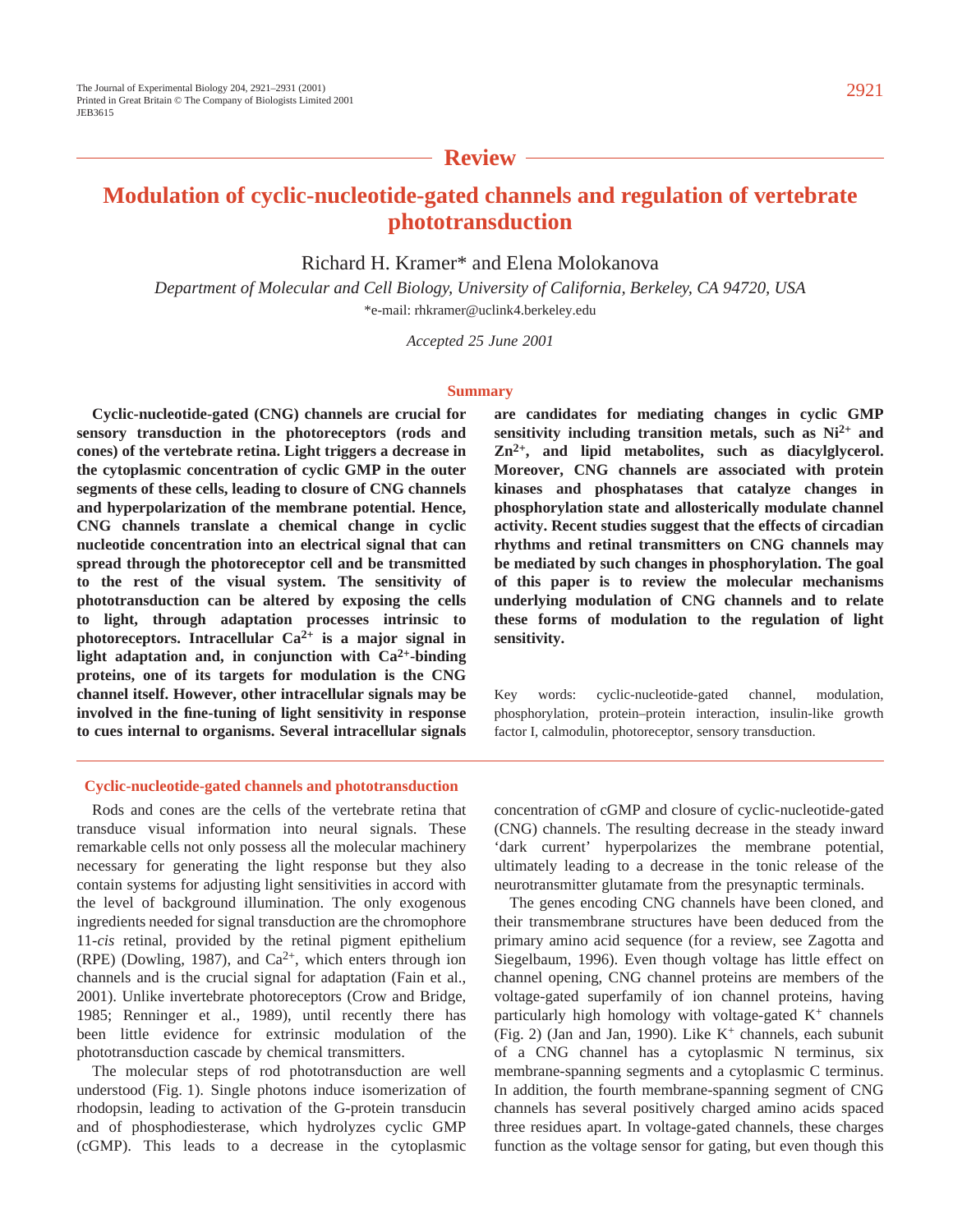## 2922 — R. H. KRAMER AND E. MOLOKANOVA



Fig. 1. The phototransduction cascade. Light causes photoisomerization of rhodopsin, activating the heterotrimeric G-protein transducin. The GTP-bound α-subunit activates phosphodiesterase (PDE), which degrades cGMP to GMP. The decrease in cGMP concentration leads to closure of cyclic-nucleotide-gated (CNG) channels, resulting in two effects, a decrease in  $Ca^{2+}$  influx and hyperpolarization of the membrane potential. The resulting decrease in intracellular  $Ca^{2+}$  concentration is important for adaptation. Lowered intracellular  $Ca^{2+}$  concentration disinhibits guanylate-cyclase-activating protein (GCAP), leading to activation of guanylate cyclase (GC) and resynthesis of cGMP.

motif is fairly well conserved in CNG channels, gating of these channels is relatively voltage-insensitive. The region between the fifth and sixth membrane-spanning segment is a re-entrant loop, known as the 'P' domain, because it has proved to be the crucial pore-lining region of the channel that determines the conductance and ion-selectivity properties of the channels (Goulding et al., 1993). CNG channels are thought to be tetramers (Liu et al., 1996), with each of four subunits contributing a pore-lining 'P' domain.

Native CNG channels in photoreceptors and olfactory neurons are heteromultimers, containing homologous  $α-$  and β-subunits (Kaupp et al., 1989; Dhallan et al., 1990; Goulding et al., 1992; Liman and Buck, 1994; Korschen et al., 1995; Gerstner et al., 2000). Exogenous expression of rod or olfactory α-subunits in *Xenopus laevis* oocytes results in functional CNG channels with properties that are similar, but not quite identical, to those of their native counterparts. Expression of β-subunits alone fails to produce functional channels; when they are co-expressed with  $\alpha$ -subunits, the resulting channels more closely resemble native channels.

Our understanding of photoreceptor CNG channel gating and modulation has been greatly helped by structural and functional comparisons with closely homologous CNG channels from olfactory receptor neurons. The vertebrate olfaction signaling cascade involves odorants binding to Gprotein-coupled receptors, activation of adenylate cyclase and synthesis of cyclic AMP, leading to activation of olfactory CNG channels and depolarization of the membrane potential. Like rod CNG channels, olfactory CNG channels are voltage-



Fig. 2. (A) Three-dimensional structure of a cyclic-nucleotide-gated (CNG) channel. Four subunits are arranged to form a common pore. There is a cyclic-nucleotide-binding site on each subunit. (B) Diagram of the primary structure of the  $\alpha$ -subunit. The cylinders indicate hydrophobic segments thought to represent transmembrane domains. The S4 segment is the voltage sensor for voltagedependent transition in these channels; the region between S5 and S6 is thought to be part of the channel pore (P domain). The cyclicnucleotide-binding domain is in the C-terminal region of the CNG channel.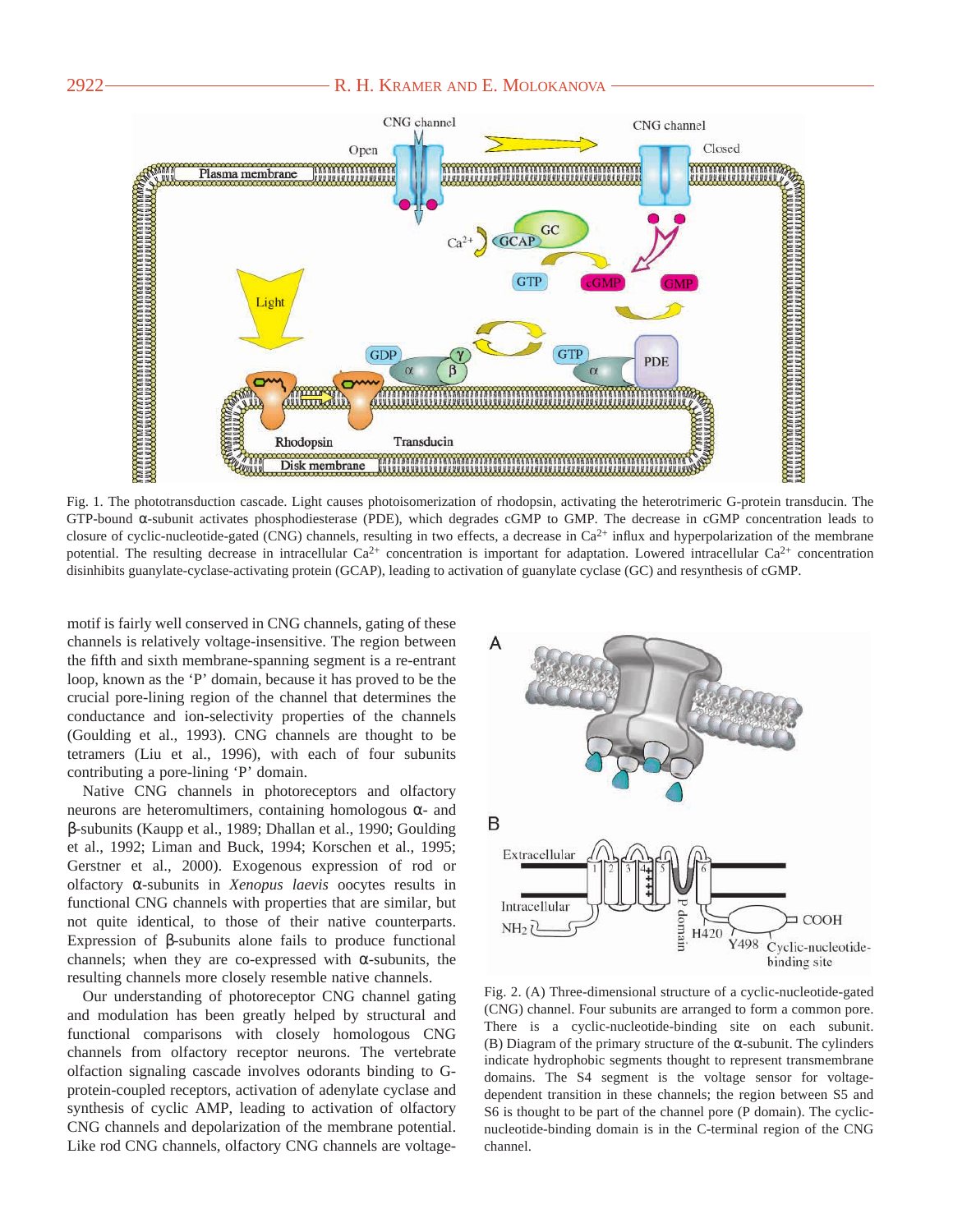insensitive, non-selective in their permeability to monovalent cations and do not desensitize with prolonged exposure to ligand. However, olfactory CNG channels have a largerdiameter pore and can be fully activated by either cyclic AMP or cyclic GMP (Dhallan et al., 1990; Goulding et al., 1992). Analysis of chimeric CNG channels, formed by substituting segments of rod with olfactory CNG channels, has elucidated crucial segments, and in some cases individual amino acids, that mediate the effects of modulators on CNG channel gating (Table 1).

Photoreceptor CNG channels play the central role in phototransduction. Therefore, intracellular or extracellular messengers that alter the behavior of CNG channels could potentially alter vision. For example, changing the sensitivity of CNG channels to cGMP (i.e. changing the *K*1/2 for activation) could result in a change in visual sensitivity, either in response to signals external to an organism, such as light itself during light and dark adaptation, or in response to internal signals, such as circadian or hormonal regulation. Sensory signaling can be altered by affecting upstream steps in the phototransduction cascade, thereby changing the concentration of cyclic nucleotides. These effects are not the subject of this review, even though the changes in electrical signals that result would ultimately be mediated by CNG channels. The goal of this review is to consider the various ways in which photoreceptor CNG channels are modulated in the hope of elucidating the molecular mechanisms of visual modulation.

## **Modulation of CNG channels by Ca2+/calmodulin**

 $Ca<sup>2+</sup>$  plays a central role in photoreceptor adaptation. The closure of CNG channels during illumination leads to a decrease in the influx of  $Ca^{2+}$ , which permeates through both rod and cone CNG channels. However, the activity of the  $Na^{+}/Ca^{2+}/K^{+}$  exchanger is maintained, so the combination of decreased influx through CNG channels and maintained efflux through the exchanger results in a net decrease in the cytoplasmic  $Ca^{2+}$  concentration. The decrease in  $Ca^{2+}$ concentration, through largely unknown mechanisms, appears to contribute to shaping the kinetics of the rising and falling phases of the light response (Matthews, 1985; Lagnado and Baylor, 1994; Gray-Keller and Detwiler, 1994). However, the fall in  $Ca^{2+}$  concentration is more clearly important for mediating adaptation during steady illumination (for a review, see Pugh et al., 1999). In rod outer segments,  $Ca^{2+}$  regulates phototransduction *via* several Ca<sup>2+</sup>-binding proteins. Thus, recoverin regulates rhodopsin phosphorylation and helps terminate the activity of rhodopsin, and guanylate-cyclaseactivating protein (GCAP) regulates cGMP synthesis by guanylate cyclase, replenishing cGMP after the peak of the light response. A mathematical model of rod phototransduction suggests that GCAP and recoverin play a major role in mediating the effects of  $Ca^{2+}$  on light adaptation, at low and high ambient light levels, respectively (Koutalos et al., 1995; Koutalos and Yau, 1996).

In addition to these effects,  $Ca^{2+}$ , in conjunction with

calmodulin in rods (Hsu and Molday, 1993) or other  $Ca^{2+}$ binding proteins in cones (Rebrik and Korenbrot, 1998), directly binds to and inhibits CNG channels by reducing their sensitivity to cGMP. In rods,  $Ca^{2+}/c$ almodulin binds to the  $\beta$ subunit of the rod CNG channel protein (Chen et al., 1994; Hsu and Molday, 1993; Weitz et al., 1998; Grunwald et al., 1998). The binding of  $Ca^{2+}/cal$  calmodulin to CNG channels can alter the interaction between the N and C termini of channel subunits, which may be important for gating (Varnum and Zagotta, 1997). According to this scenario, the drop in intracellular  $Ca^{2+}$ concentration during the light response should favor the reopening of CNG channels, thus extending the operating range of the rod light response. However, the shift in cGMP sensitivity is rather small (two- to threefold) compared with the large change in rod light sensitivity during light adaptation (100- to 1000-fold), suggesting that this mechanism makes only a minor contribution to adaptation in rods (Koutalos and Yau, 1996), although it makes a larger contribution to adaptation in cones (Rebrik and Korenbrot, 1998).

It should be noted that  $Ca^{2+}/cal$ calmodulin also modulates CNG channels in olfactory neurons, but here the binding site is on the  $\alpha$ -subunit rather than other subunits of the channel (Liu et al., 1994). Like the rod CNG channel, the cyclicnucleotide-sensitivity (to both cGMP and cAMP) of olfactory CNG channels is reduced by  $Ca^{2+}$  (Kramer and Siegelbaum, 1992). Odorant responses are mediated by an increase in cyclic AMP concentration, which opens CNG channels, depolarizing the cell and allowing  $Ca^{2+}$  influx. The increased  $Ca^{2+}$  influx, followed by inhibition of CNG channels by  $Ca^{2+}/cal$ calmodulin, constitutes a negative feedback system that plays a crucial role in olfactory adaptation in these cells (Kurahashi and Menini, 1997).

#### **Regulation by nitric oxide**

Nitric oxide (NO) is an important signaling molecule in the retina (for a review, see Cudeiro and Rivadulla, 1999). The major target for NO in most cell types is soluble guanylate cyclase, which, by synthesizing cGMP, can lead to activation of CNG channels. In some olfactory neurons, NO can directly activate CNG channels even in the absence of cyclic nucleotides (Broillet and Firestein, 1996), but there is no evidence that NO has a direct affect on photoreceptor CNG channels (Trivedi and Kramer, 1998). One crucial locus for NO action appears to be a cysteine residue (C460) in the  $\alpha$ -subunit of the olfactory channel (Broillet, 2000), a residue that is also conserved in the olfactory β-subunit and in the rod  $\alpha$ - and βsubunits. Why the rod channels are unaffected by NO remains a mystery. Moreover, since the physiological relevant dose of NO is unclear, the physiologically significance of CNG channel modulation by NO remains uncertain.

### **Modulation by transition metals**

The sensitivity of CNG channels can also be altered by transition metals, such as  $Ni^{2+}$  and  $Zn^{2+}$  (Karpen et al., 1993;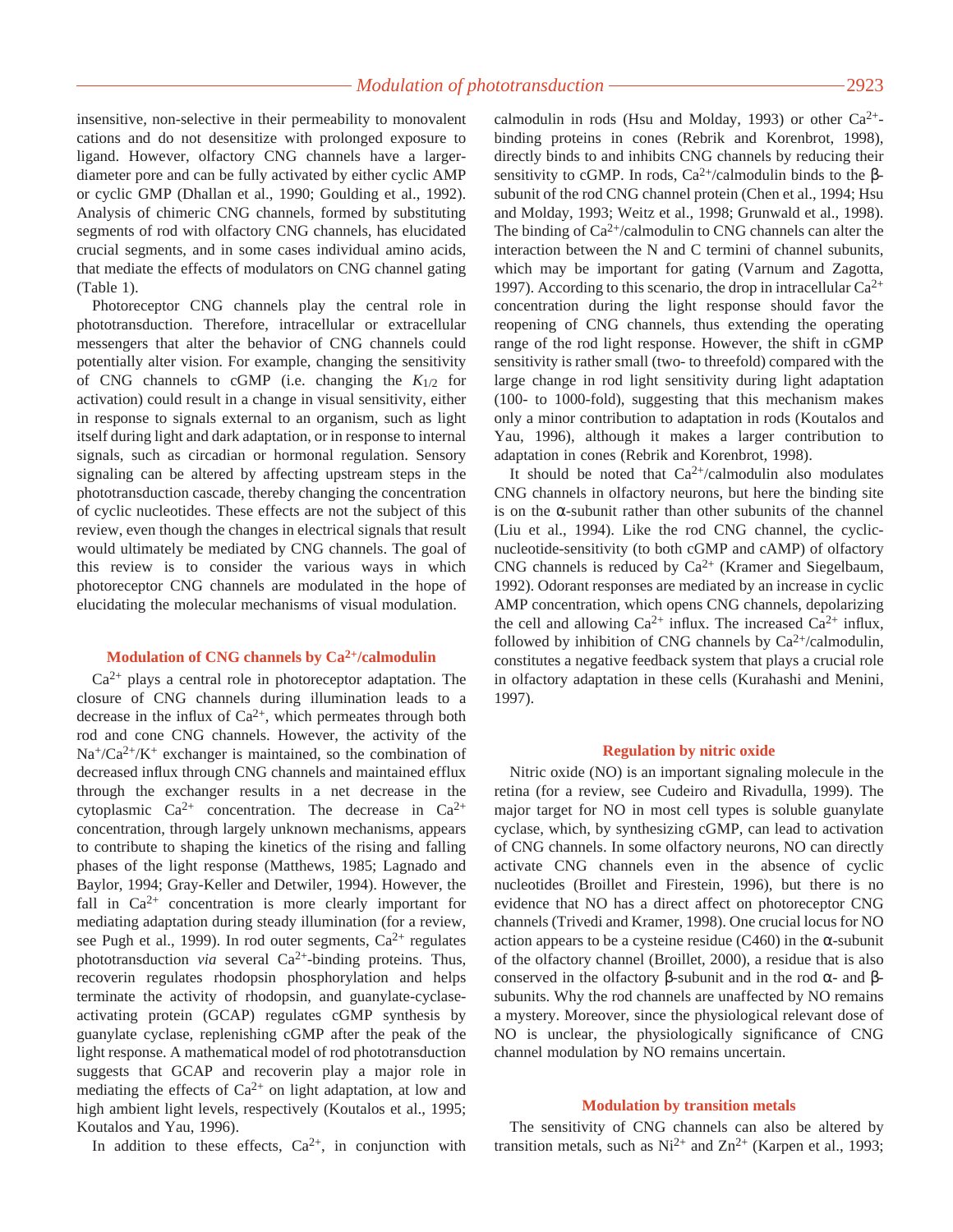|                                                                   |                                                                                             |                                                                                | Table 1. Modulators of photoreceptor and olfactory cyclic-nucleotide-gated (CNG) channels                                  |                                                 |                                                                                                      |                                                                         |
|-------------------------------------------------------------------|---------------------------------------------------------------------------------------------|--------------------------------------------------------------------------------|----------------------------------------------------------------------------------------------------------------------------|-------------------------------------------------|------------------------------------------------------------------------------------------------------|-------------------------------------------------------------------------|
|                                                                   |                                                                                             | Photoreceptor CNG channel                                                      |                                                                                                                            |                                                 | Olfactory CNG channel                                                                                |                                                                         |
| Modulator                                                         | Effect                                                                                      | and site of action<br>Mechanism                                                | References                                                                                                                 | Effect                                          | and site of action<br>Mechanism                                                                      | References                                                              |
| binding proteins<br>$Ca^{2+}$ via $Ca^{2+}$ -                     | Decrease in cyclic<br>nucleotide<br>sensitivity                                             | $Ca^{2+}/CaM$ binds to N<br>terminus of $\beta$ -<br>subunit                   | Molday, 1993; Grunwald<br>Chen et al., 1994; Hsu and<br>et al., 1998; Rebrik and<br>Korenbrot, 1998; Weitz<br>et al., 1998 | Decrease in cyclic<br>nucleotide<br>sensitivity | $Ca^{2+}$ -binding proteins<br>bind to N terminus of<br>$Ca^{2+}/CaM$ and other<br>$\alpha$ -subunit | Kramer and Siegelbaum,<br>1994; Liu et al., 1994<br>1992; Chen and Yau, |
| Transition metals<br>$(Ni^{2+}, Zn^{2+})$                         | Increase in cyclic<br>nucleotide<br>sensitivity                                             | of adjacent subunits<br>Coordination of H420<br>and promotion of<br>open state | Gordon and Zagotta,<br>Karpen et al., 1993;<br>1995a                                                                       | Decrease in cyclic<br>nucleotide<br>sensitivity | H396                                                                                                 | Gordon and Zagotta,<br>1995b                                            |
| Nitric oxide                                                      | None reported                                                                               |                                                                                |                                                                                                                            | Activation                                      | subunit (C460) and<br>S-nitrosylation of a-<br><b>B-subunit</b>                                      | 1996; Broillet, 2000<br>Broillet and Firestein,                         |
| phosphorylation<br>Serine/threonine                               | Decrease/increase in<br>cyclic nucleotide<br>sensitivity                                    | Rod channel S577,<br>$\sim$<br>S579 of cone<br>subunit                         | Muller et al., 2001<br>Gordon et al., 1992;                                                                                | Increase in cyclic<br>nucleotide<br>sensitivity | S93                                                                                                  | Muller et al., 1998                                                     |
| phosphorylation<br>Tyrosine                                       | Decrease in cyclic<br>nucleotide<br>sensitivity                                             | Y498 of $\alpha$ -subunit                                                      | Molokanova et al., 1997;<br>Molokanova et al.,<br>1999a                                                                    | None reported                                   |                                                                                                      |                                                                         |
| protein tyrosine<br>interaction with<br>Protein-protein<br>kinase | Inhibition of cGMP-<br>decrease in cyclic<br>elicited current;<br>nucleotide<br>sensitivity | flanking regions of<br>S6 transmembrane<br>domain and<br>$\alpha$ -subunit     | Molokanova et al., 199b;<br>2000; Molokanova and<br>Molokanova et al.,<br>Kramer, 2001                                     | None reported                                   |                                                                                                      |                                                                         |
| metabolites<br>Phospholipid                                       | Decrease in cyclic<br>nucleotide<br>sensitivity                                             | Transmembrane<br>domains                                                       | Gordon et al., 1995;<br>Crary et al., 2000                                                                                 | Decrease in cyclic<br>nucleotide<br>sensitivity |                                                                                                      | Crary et al., 2000                                                      |
| CaM, calmodulin.                                                  |                                                                                             |                                                                                |                                                                                                                            |                                                 |                                                                                                      |                                                                         |

## 2924 R. H. KRAMER AND E. MOLOKANOVA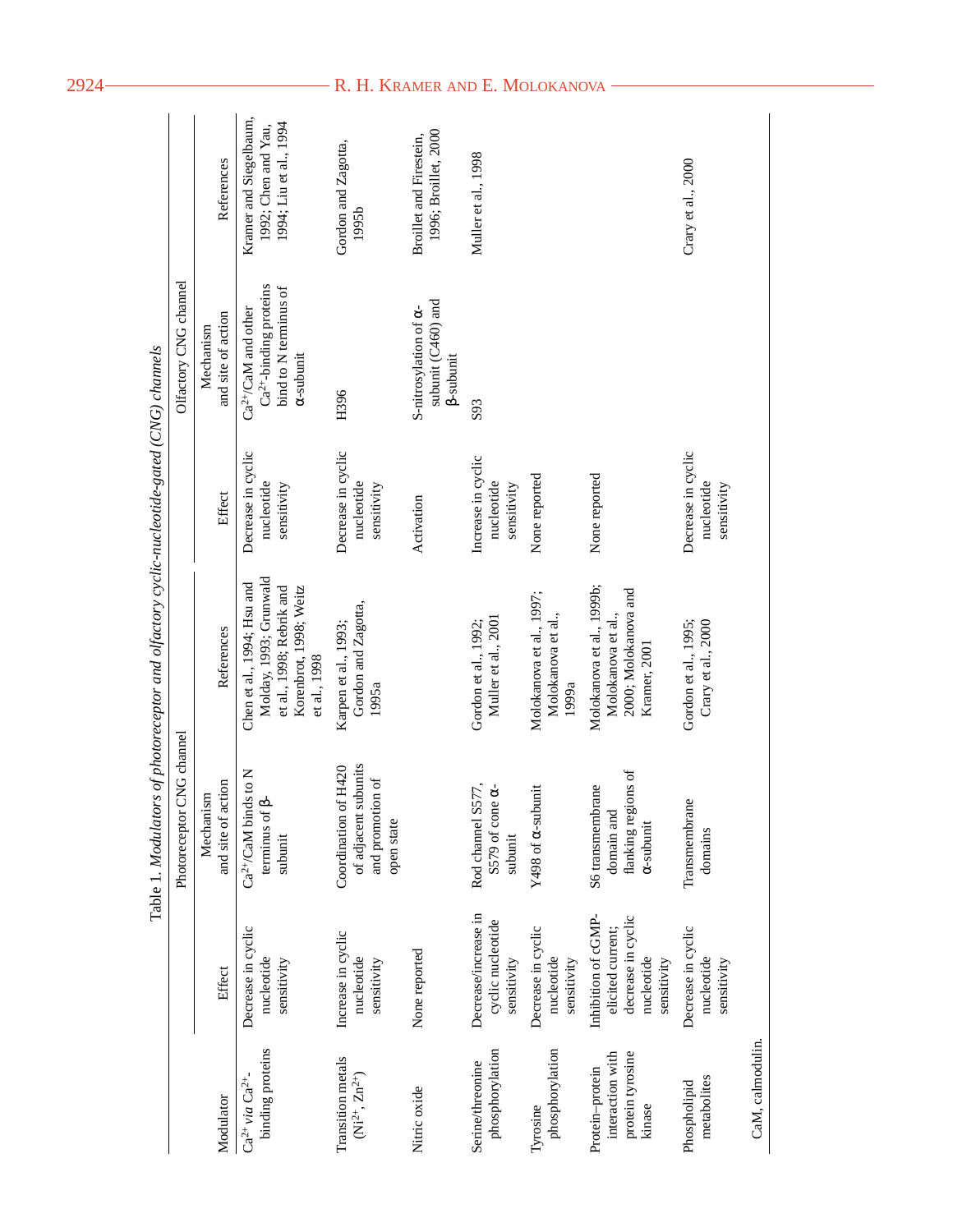Gordon and Zagotta, 1995a). Like other divalent cations (notably  $Ca^{2+}$  and  $Mg^{2+}$ ), at sufficiently high concentrations these ions induce a voltage-dependent block by binding to sites within the permeation pathway of the CNG channel. However,  $Ni<sup>2+</sup>$  and  $Zn<sup>2+</sup>$  have an additional effect on channel gating. Experiments on rod and olfactory CNG channel α-subunits have demonstrated that the two channels are affected in remarkably different ways by these metals and have elucidated the structural basis for this difference. Rod  $\alpha$ -subunits contain a crucial histidine (H420) necessary for potentiation of channel gating by Ni<sup>2+</sup>. The olfactory  $\alpha$ -subunit lacks a histidine at the position equivalent to H420. However, unlike the rod channel, it has a histidine at position 396, which is involved in the functionally opposite effect. Thus, channels composed of olfactory  $\alpha$ -subunits exhibit a depression of cGMP sensitivity in the presence of transition metals. From a functional perspective, there is the intriguing possibility that, in the retina, the free concentration of these ions (especially  $Zn^{2+}$ ) may be sufficiently high, either at rest and/or in response to activity or neuromodulator actions, to play a physiological role in rod CNG channel regulation. Free or loosely bound  $\text{Zn}^{2+}$  can be detected in rods and cones (Wu et al., 1993; Kaneda et al., 2000), and  $Zn^{2+}$  is tightly bound to rhodopsin (Shuster et al., 1996) and phosphodiesterase, where it is essential for enzymatic function (He et al., 2000). Exposure to light results a dramatic redistribution of chelatable  $Zn^{2+}$  in rods (Ugarte and Osborne, 1999), raising the possibility that  $Zn^{2+}$  plays a dynamic role in phototransduction, perhaps with CNG channels as an important target.

## **Regulation by lipid metabolites**

Recent studies have shown that certain lipid metabolites, including diacylglycerol (DAG), modulate native and expressed rod CNG channels (Gordon et al., 1995; Crary et al., 2000; Womack et al., 2000). Even though DAG is an activator of protein kinase C (PKC), the effect of DAG on CNG channels does not require the catalytic activity of protein kinases (Gordon et al., 1995). It is unclear whether DAG binds to hydrophobic regions of the CNG channel protein or whether it deforms the bilayer in the vicinity of CNG channels, altering their ability to open. Invertebrate phototransduction is thought to be mediated by phospholipase C (PLC) (Ranganathan et al., 1995), and DAG metabolites have been implicated in activating the light-sensitive ion channels in *Drosophila melanogaster* photoreceptors (Chyb et al., 1999). Hence, there are interesting parallels in the finding that DAG also modulates CNG channels from vertebrate photoreceptors. It has long been known that components of the phosphoinositide signaling pathways exist in rod outer segments. In recent work, the PLC isoforms PLCβ4 (Peng et al., 1997) and PLCγ1 (Ghalayini et al., 1998), as well as a G<sub>q</sub>-type G-protein (G<sub> $\alpha$ 11</sub>) capable of activating PLC (Peng et al., 1997), have been immunocytochemically localized to vertebrate rod outer segments. Moreover, PLCγ1 is translocated to membranes in response to light (Ghalayini et al., 1998). Despite these findings, exogenous introduction of PLC, inositol trisphosphate, or PKC fails to alter light responses measured from truncated rod outer segments (Jindrova and Detwiler, 1998). Thus, it remains to be demonstrated that products of lipid metabolism have a physiological role in mediating or modulating the vertebrate light response.

## **Regulation of CNG channels by phosphorylation**

Neurotransmitter modulation of physiological processes, such as neurotransmitter release and muscle contraction, often involves 'cross-talk', in which one biochemical signaling pathway can modulate the activity of another. For years, investigators have searched for cross-talk in vertebrate phototransduction, with mostly negative results. PKC, which is prominent in rod outer segments, appears to have no effect on light sensitivity (Xiong et al., 1997; Jindrova and Detwiler, 1998). Cyclic-AMP-dependent protein kinase (PKA), although capable of phosphorylating phototransduction proteins including rod guanylate cyclase (Wolbring and Schnetkamp, 1996) and phosducin (Willardson et al., 1996), also has no clear role in acute modulation of the light response. Neither PKA nor PKC has any reported effects on rod CNG channel activity, although other protein kinases and phosphatases do appear to modulate rod CNG channels (see below), supporting the idea that the phototransduction cascade might be regulated by neurotransmitter-elicited 'cross-talk'. There is recent evidence for modulation of cone CNG channels by an endogenous Ca<sup>2+</sup>-independent form of PKC (Muller et al., 2001).

Studies suggest that CNG channels can be modulated by changes in phosphorylation state catalyzed by serine/threonine protein kinases and phosphatases (Gordon et al., 1992) and, more recently, by protein tyrosine kinases (PTKs) and phosphatases (PTPs) (Molokanova et al., 1997). Two approaches have been used to investigate modulation by changes in phosphorylation state. First, researchers have studied changes in activity brought about by unidentified kinases or phosphatases endogenous to cells expressing the channels (either photoreceptors or exogenous expression systems) (Gordon et al., 1992; Molokanova et al., 1997). The involvement of these enzymes has been deduced from the use of specific kinase or phosphatase inhibitors. In the second approach, defined kinases or phosphatases are applied directly to CNG channels in a cell-free system (usually an excised inside-out membrane patch) (Muller et al., 1998). Unfortunately, kinases and phosphatases are often quite 'promiscuous': proteins that are not natural physiological targets may nonetheless still be substrates for the enzymes in a cell-free system. Therefore, conclusions about modulation based solely on exogenous enzyme application should be made with caution.

Rod CNG channels formed by expressing the bovine rod  $\alpha$ subunit gene in *Xenopus laevis* oocytes exhibit a particularly clear type of modulation, attributable to changes in tyrosine phosphorylation state (Molokanova et al., 1997; Molokanova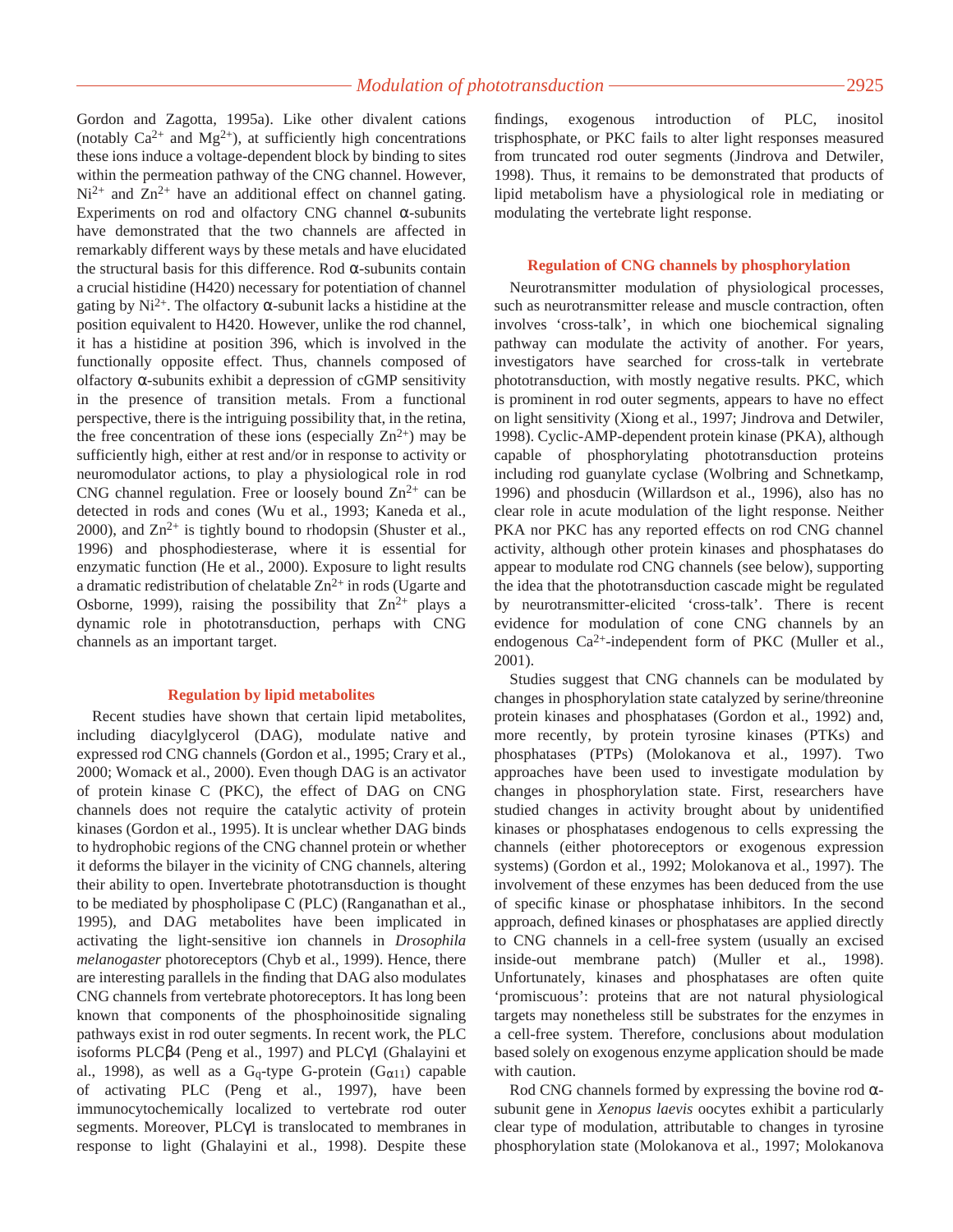



Fig. 3. Modulation of cyclic-nucleotide-gated (CNG) channels by tyrosine phosphorylation. (A) Changes in amplitude of cGMP-activated current through CNG channels in an excised membrane patch. Currents were elicited by application of cGMP at concentrations of 50, 100, 250 and 2000 µmol l<sup>-1</sup> and recorded 1 and 10 min after patch excision and after a 3 min application of 200 µmol l<sup>-1</sup> ATP. (B) Changes in cGMPsensitivity of CNG channels after patch excision and subsequent transient application of ATP. (C) Changes in the cyclic-nucleotide-sensitivity  $(K_{1/2})$  exhibited during the first 10 min after excision in the presence of serine/threonine and tyrosine protein kinases and phosphatases inhibitors. Values are means  $+$  s.e.m. ( $N=6$ –16 for different inhibitors).

et al., 1999a). The key observation is a spontaneous two- to threefold increase in channel cGMP sensitivity, such that CNG currents activated by sub-saturating, but not saturating, cGMP concentrations increase after patch excision (Fig. 3A). On average, the  $K_{1/2}$  for activation by cGMP shifts from approximately  $120 \mu$ mol l<sup>-1</sup> to approximately 60  $\mu$ mol l<sup>-1</sup> within 10 min of patch excision (Fig. 3B). Addition of ATP to the superfusate partly reverses the effect, but the sensitivity once again begins to increase when ATP is removed. ATP-γ-S, which can often support irreversible thio-phosphorylation of proteins, elicits an irreversible effect on cGMP sensitivity. Non-hydrolysable ATP analogs, such as AMP-PNP, which cannot act as substrates in phosphorylation reactions, have no effect. The simplest interpretation of these results is that a protein phosphatase, which dephosphorylates the channel, increases the cGMP sensitivity, while a protein kinase, which phosphorylates the channels in the presence of ATP, makes the channels less sensitive to cGMP. Since the effects occur spontaneously in excised patches, the putative kinases and phosphatases must be constitutively active. Native CNG channels in rod photoreceptors are modulated in a similar manner but, in the absence of  $Ca^{2+}$ , an external transmitter is required to trigger changes in phosphorylation state (see below).

Pharmacological experiments support the above hypothesis and focus attention on PTKs and PTPs instead of serine/threonine-specific enzymes. The increase in cGMP sensitivity upon patch excision is greatly reduced by vanadate, a PTP inhibitor, and the effect of ATP is blocked by lavendustin A or erbstatin, selective PTK inhibitors (Fig. 3C). In contrast, specific inhibitors of serine/threonine kinases and phosphatases have no effect. Finally, a specific tyrosine in the cyclic-nucleotide-binding domain of the rod channel α-subunit (Y498) has been identified as a crucial site required for modulation. Substitution of this tyrosine with a phenylalanine eliminates modulation. The olfactory CNG channel α-subunit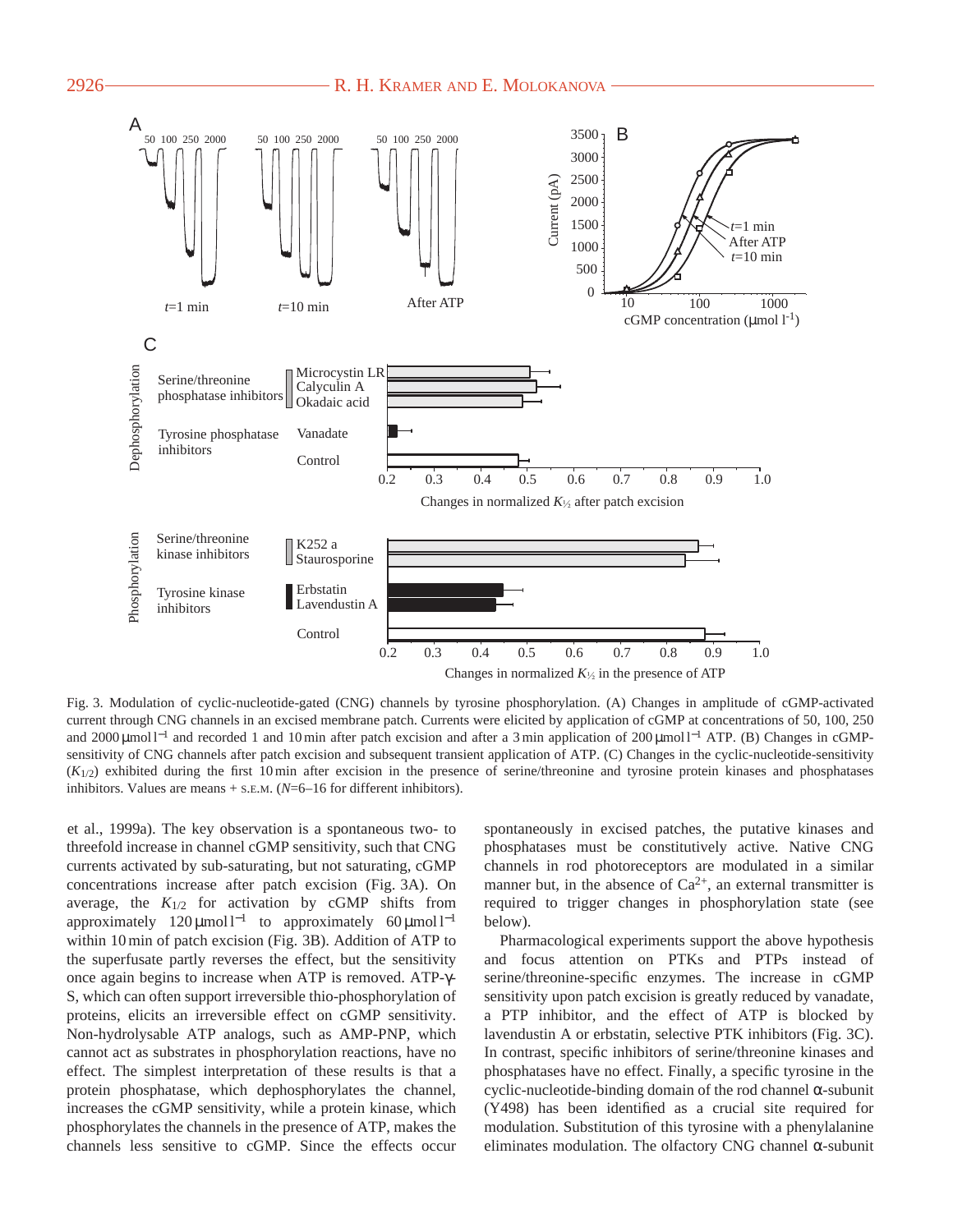lacks a tyrosine at the equivalent position (F477), and it does not exhibit modulation. However, when a tyrosine is substituted into this position (Y477F), modulation is introduced. Taken together, it seems very likely that the oocyte contains constitutively active PTK(s) and PTP(s) that phosphorylate or dephosphorylate Y498 in the rod channel, decreasing and increasing cGMP sensitivity, respectively.

## **Activity-dependence of modulation by tyrosine phosphorylation**

Modulation of the rod CNG channel is influenced in an intriguing manner by its open *versus* closed state. Studies on homomeric rod CNG channels containing  $\alpha$ -subunits show that the channel can only be dephosphorylated when it is opened with cGMP and can only be phosphorylated when it is closed by removing cGMP. Application of a saturating concentration of cyclic AMP, a very weak partial agonist of the rod channel, only weakly alters the ability of PTP to modulate the channel, supporting the notion that channel opening, rather than ligand occupancy of the cyclic-nucleotide-binding site, is responsible for the activity-dependent effects of cyclic nucleotides. Molokanova et al. (Molokanova et al., 1999b) have proposed a model in which PTK and PTP compete for the same or overlapping sites on the channel, accounting for the opposing activity-dependent effects on phosphorylation and dephosphorylation (Fig. 4). According to this scenario, the open channel conformation favors binding to PTP and the closed conformation favors binding to PTK. Moreover, the interaction between the channel and either protein is mutually exclusive.

The activity-dependence of modulation introduces an interesting bistability to rod CNG channel behavior. Thus, phosphorylation, which decreases cGMP sensitivity, leads to an increase in the probability of channels being closed, increasing phosphorylation by PTKs, which further decreases cGMP sensitivity. Conversely, dephosphorylation, which increases cGMP sensitivity, leads to an increase in the probability of channels being open, increasing dephosphorylation by PTPs and further increasing cGMP sensitivity. In other words, when the channels are open (e.g. in the dark), they will be drawn into a stable phosphorylated state, and when they are closed (in the light) they will be drawn into a stable dephosphorylated state. The activity-dependence of modulation has been demonstrated for rod channels expressed in oocytes, but has not yet been demonstrated for native CNG channels. If it indeed applies to rods, such activity-dependence might have important functional consequences for modulation of phototransduction by offsetting or counteracting the negative feedback effects of light adaptation.

### **Regulation by protein–protein interactions**

Rather than living as lonely isolated membrane proteins, ion channels are much more gregarious, forming macromolecular complexes with various signaling molecules including



Fig. 4. Schematic model illustrating the activity–dependence of modulation of cyclic-nucleotide-gated (CNG) channels by tyrosine phosphorylation and dephosphorylation. The top and bottom diagrams represent closed and open channels, respectively; the left and right diagrams represent phosphorylated and dephosphorylated channels, respectively. The ovals represent cGMP molecules. The relative thickness of the arrowheads represents changes in the favorability of gating. PTK, protein tyrosine kinase; PTP, protein tyrosine phosphatase.

cytoskeletal proteins, G-proteins and protein kinases and phosphatases. Recent biochemical studies have shown that the native rod CNG channel is bound to the  $Na^{\dagger}/Ca^{2+}/K^{\dagger}$ exchanger (Bauer and Drechsler, 1992; Schwarzer et al., 2000). In addition, the N-terminal domain of the β-subunit of the rod channel is similar to other glutamic-acid-rich proteins found in photoreceptors, which bind to components of the phototransduction cascade, such as phosphodiesterase and guanylate cyclase (Korschen et al., 1999), forming a macromolecular assembly termed a 'transducisome'.

We have obtained indirect evidence that the rod CNG channel is stably associated with PTK(s). Moreover, at least under some circumstances, the PTK(s) can alter channel function, even in the absence of ATP. Thus, PTKs can modulate CNG channels in two ways: first, by catalyzing phosphorylation and, second, through a non-catalytic allosteric effect that inhibits CNG channel gating.

The non-catalytic inhibition mediated by PTKs can be elicited by applying genistein, a PTK inhibitor that specifically interacts with the ATP-binding site on the enzyme (Molokanova et al., 1999b). Application of genistein dramatically slows the gating of the rod CNG channels and reduces the steady-state current activated by cGMP. Various results, including the observation that agents specific for PTKs prevent genistein inhibition, suggest that genistein inhibition is not mediated by a direct interaction between genistein and the CNG channel, but rather involves an indirect effect mediated by a PTK. The affinity and efficacy of genistein are much higher for closed than for open channels, following the same activity-dependent pattern of phosphorylation of CNG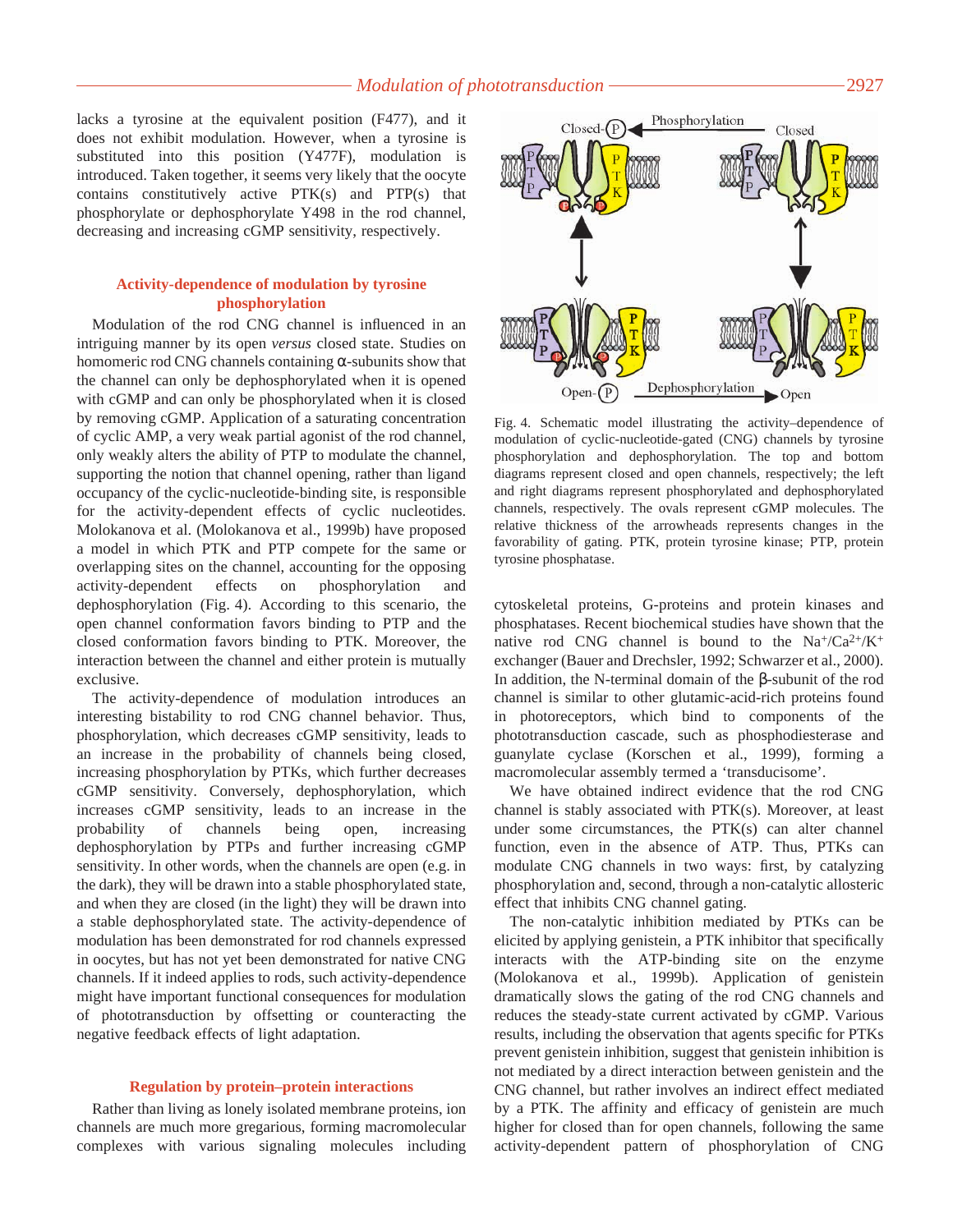## 2928 **CONSERVERT AND E. MOLOKANOVA** R. H. KRAMER AND E. MOLOKANOVA

channels by PTKs. These results and others strongly suggest that genistein inhibition involves genistein binding to the PTK which, through an allosteric interaction with the channel, hinders channel gating (Molokanova and Kramer, 2001).

The effect of genistein is not limited to rod CNG channels expressed in oocytes, but also applies to native CNG channels in rods and cones and, to a lesser extent, to olfactory neurons (Molokanova et al., 2000). Moreover, the same criteria used to suggest that genistein acts indirectly (through a PTK) also apply to inhibition of the native channels. It is unclear whether

CNG channels and PTK have an intimate or just a casual relationship with one another. Thus, we do not know whether the PTK responsible for genistein inhibition is part of a stable complex with the CNG channel or whether it normally dissociates and reassociates with the channel. Additional biochemical experiments are needed to identify the PTKs that regulate CNG channels and to understand the nature of their relationship.

### **Modulation by neurotransmitters**

Can phototransduction be modulated by extrinsic neurotransmitters? In photoreceptors from invertebrates, such as *Limulus polyphemus*, efferent neurotransmitters can alter light sensitivity by influencing components of the phototransduction cascade (for a review, see Barlow, 1990). Thus, octopamine changes the frequency of spontaneous and evoked 'quantum bumps' (O'Day and Lisman, 1985), indicating a change in the rate of rhodopsin isomerization. In vertebrate retina, neurotransmitters such as dopamine (Akopian and Witkovski, 1996; Stella and Thoreson, 2000), GABA (Barnes and Hille, 1989) and glutamate (Picaud et al., 1995) can modulate the activity of voltage-gated ion channels in the inner segments or terminals of rods and cones, presumably shaping the light response and altering synaptic transmission. However, until recently, little was known about transmitter actions on the phototransduction cascade itself, which occur in outer rather than inner segments.

Few types of receptors for extrinsic signaling molecules have been found in the plasma membrane of rod outer segments. Those that occur include dopamine receptors (Udovichenko et al., 1998), adenosine A2 receptors (McIntosh and Blazynski, 1994) and receptors for insulin-like growth factor I

(IGF-I) (Waldbillig et al., 1991). IGF-I is particularly interesting because it is synthesized and released from retinal pigment epithelial cells (Waldbillig et al., 1991), which lie immediately adjacent to rod outer segments. Moreover, IGFbinding proteins, which may participate in the delivery of IGF-I to receptors, are concentrated in the interphotoreceptor matrix, situated between the RPE and the plasma membrane of outer segments. The RPE plays several crucial roles in supporting photoreceptors, including providing the photopigment 11-*cis* retinal to rod and cone outer segments and



Fig. 5. Insulin-like growth factor I (IGF-I) increases the cyclic-nucleotide-sensitivity of rod cyclic-nucleotide-gated (CNG) channels. (A) An increase in amplitude of the currents activated by application of 8-Br-cGMP (1, 2.5, 10, 25 and 250 µmol l−<sup>1</sup> from left to right) in excised patches from rods exposed to control saline or to saline containing 10 µmol l−<sup>1</sup> IGF-I for 10 min prior to patch excision. (B) Effects of a 10 min pretreatment with 1 nmol l−<sup>1</sup> to 100 µmol l−<sup>1</sup> IGF-I (values are means + S.E.M., *N*=7–25) on the apparent affinity of CNG channels. (C) A suction pipette was used to record the light response of the rods *via* the inner segment (IS) while permitting continuous superfusion of control or IGF-I-containing solutions on the outer segment (OS). (D) Average rod photoresponse waveforms in response to dim and saturating 10 ms light flashes (at time zero) recorded in control saline and 4–6 min after the beginning superfusion with 1 µmol l−<sup>1</sup> IGF-I.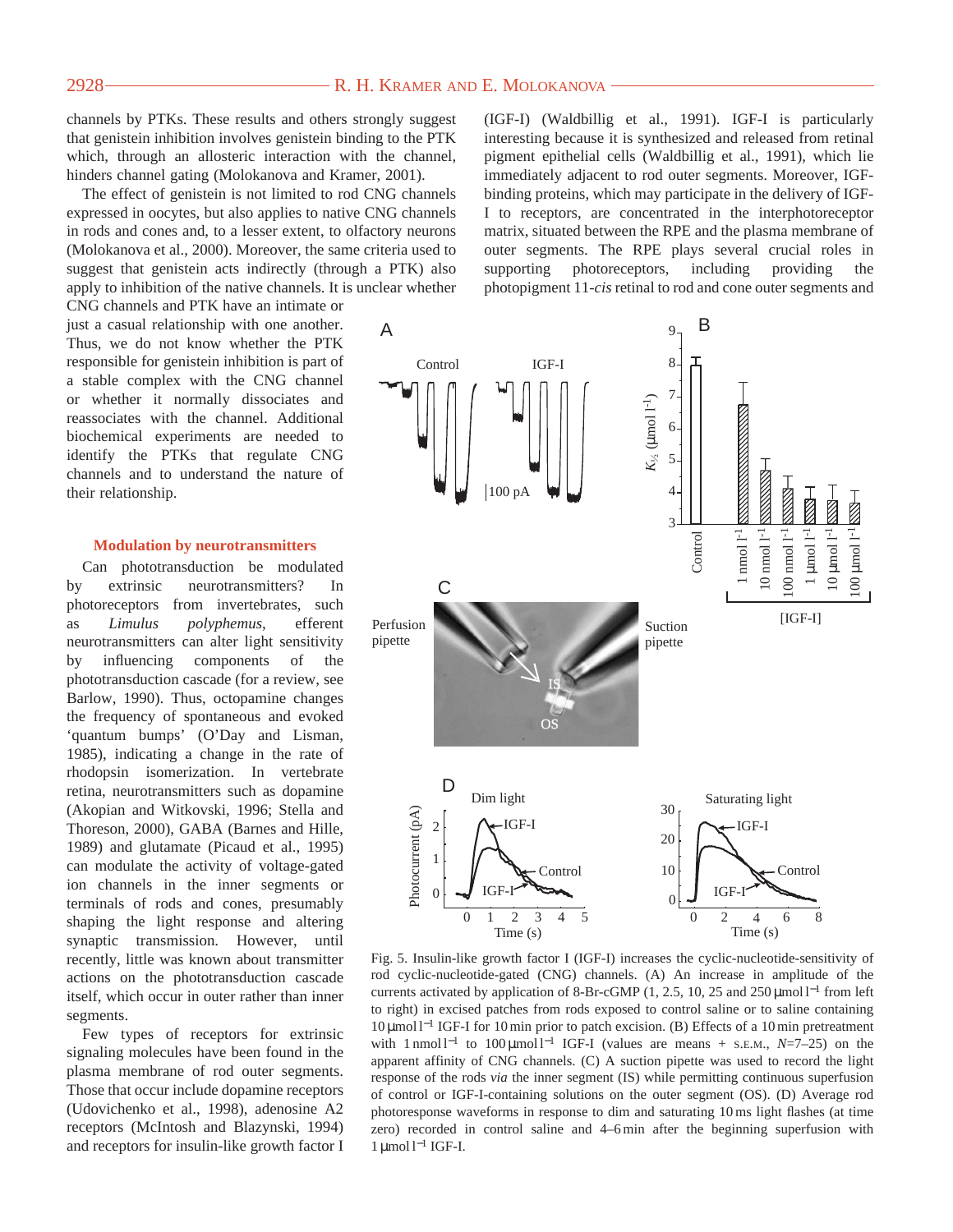regulating the shedding of discs and from the apical end of outer segments and secretion of several growth factors important for photoreceptor development and long-term survival (Bok, 1993). The finding that one of the growth factors released by the RPE (IGF-I) also acutely regulates the light response (Savchenko et al., 2001) suggests that the RPE also has a more dynamic neuromodulatory function.

Application of IGF-I to rod outer segments leads to a twoto threefold increase in the sensitivity of CNG channels to cGMP (Savchenko et al., 2001) (Fig. 5A,B). The effect of IGF-I occurs within tens of seconds and dissipates with equal rapidity after removal of IGF-I. Various lines of evidence suggest that the effect of IGF-I involves a complex signaling pathway, ending with tyrosine dephosphorylation of the rod CNG channel. Parallel experiments performed on rod CNG channel α-subunits expressed in *Xenopus laevis* oocytes, which have their own IGF-I receptors, show that IGF-I also increases the cGMP sensitivity of the channels, but only if the crucial tyrosine (Y498) is present. Hence, when this tyrosine is substituted with a phenylalanine (mutant Y498F), the channels are unaffected when the oocyte is exposed to IGF-I. These results suggest that the effect of IGF-I not only involves tyrosine dephosphorylation but that the crucial target is the same specific tyrosine residue implicated in spontaneous modulation in oocytes.

Further studies (Savchenko et al., 2001) show that IGF-I alters the light response of rods (Fig. 5C,D). Suction electrode recordings of photocurrents from salamander rods show that IGF-I increases flash responses at both dim and saturating light intensities. Focal electroretinogram recordings from mammalian retina also show that IGF-I increases the population light response from rods. The increase in the saturating light response is consistent with modulation of the CNG channels. The resting concentration of free cGMP in the dark is thought to be approximately 5 µmol l<sup>−1</sup>, sufficient to open 2–5 % of the CNG channels at any instant in time. By increasing the sensitivity of CNG channels to cGMP, a greater percentage of channels will be opened (e.g. 10 %), increasing the amount of current available to be turned off by saturating light. The increased cGMP sensitivity of the channels will be offset to some extent by the negative feedback systems inherent in rod phototransduction. Thus, the increase in the dark CNG current will result in an increase in  $Ca^{2+}$  influx, and the resulting increase in internal  $Ca^{2+}$  concentration, in conjunction with GCAP, should inhibit guanylate cyclase, reducing the cytoplasmic concentration of cGMP. At steady state, the size of the IGF-I effect should be inversely dependent on the efficiency of this homeostatic mechanism. For example, IGF-I increases the CNG current elicited by 5 µmol l−<sup>1</sup> cGMP by approximately 300 %, whereas the saturating light response is increased by only 25 %.

It is possible that IGF-I plays a role in slow forms of light adaptation in rods. Rapidly decaying 'photoreceptor adaptation', lasting seconds to minutes, is intrinsic to rods and cones and can be attributed entirely to modulation of the phototransduction cascade by light-driven changes in intracellular Ca2+ concentration (for a review, see Pugh et al., 1999). A much more slowly recovering change in responsiveness, lasting minutes to hours, termed 'photochemical adaptation', requires the RPE and has been attributed to regeneration of bleached photopigment (Dowling, 1987). In addition to this type of slow adaptation, which is only apparent at high light intensities sufficient to bleach most of the rhodopsin, there are more subtle changes in light sensitivity in response to hormones or associated with free-running circadian rhythms (see below). In addition, slow light-driven diurnal changes have been reported (Schaeffel et al., 1991; Birch et al., 1994). The modest effects elicited by IGF-I are more likely to be involved in these more subtle slow changes in light sensitivity.

#### **Circadian regulation of CNG channels**

A variety of events in retinal photoreceptors are regulated in a circadian manner. Photoreceptors exhibit circadian rhythms in morphological features including the shedding of discs from outer segments, retinomotor movements and outer segment renewal (for a review, see Cahill and Besharse, 1993). The absolute sensitivity of the light response (Lu et al., 1991; McGoogan et al., 1998) and the relative contribution of rods and cones in driving postsynaptic responses (Manglapus et al., 1998; Manglapus et al., 1999) also vary in a circadian manner. Recent studies have show that the cGMP-sensitivity of cone photoreceptor CNG channels varies with a circadian rhythm (Ko et al., 2001). Isolated chick cones appear to have an endogenous circadian clock resulting in a two- to threefold increase in the cGMP-sensitivity of the CNG channels during the subjective night compared with the subjective day. Inhibition of Ca2+/calmodulin-dependent protein kinase II or the MAP kinase Erk, which exhibit circadian rhythms in their kinases activities, causes phase-dependent changes in the apparent affinities of the CNG channels for cGMP, suggesting that the rhythms in enzyme activity drive the rhythm in channel sensitivity. The biochemical event ultimately responsible for circadian channel modulation has not been determined. It will be interesting to determine whether tyrosine phosphorylation or dephosphorylation of the channel plays a role.

#### **Concluding remarks**

The proximal light-elicited signal that opens and closes CNG channels in rods and cones is a change in the cytoplasmic cGMP concentration. However, like virtually all ion channels, CNG channels are subject to modulation by a variety of other intracellular signaling systems. The sensitivity of CNG channels to cyclic nucleotides can be altered by  $Ca^{2+}/$ calmodulin, transition metals, phospholipid metabolites, changes in phosphorylation state and interactions with membrane proteins such as protein tyrosine kinases. CNG channels contain specific domains that act as receptor sites for each of these intracellular signals and, at least in some cases, photoreceptor cells possess specialized biochemical cascades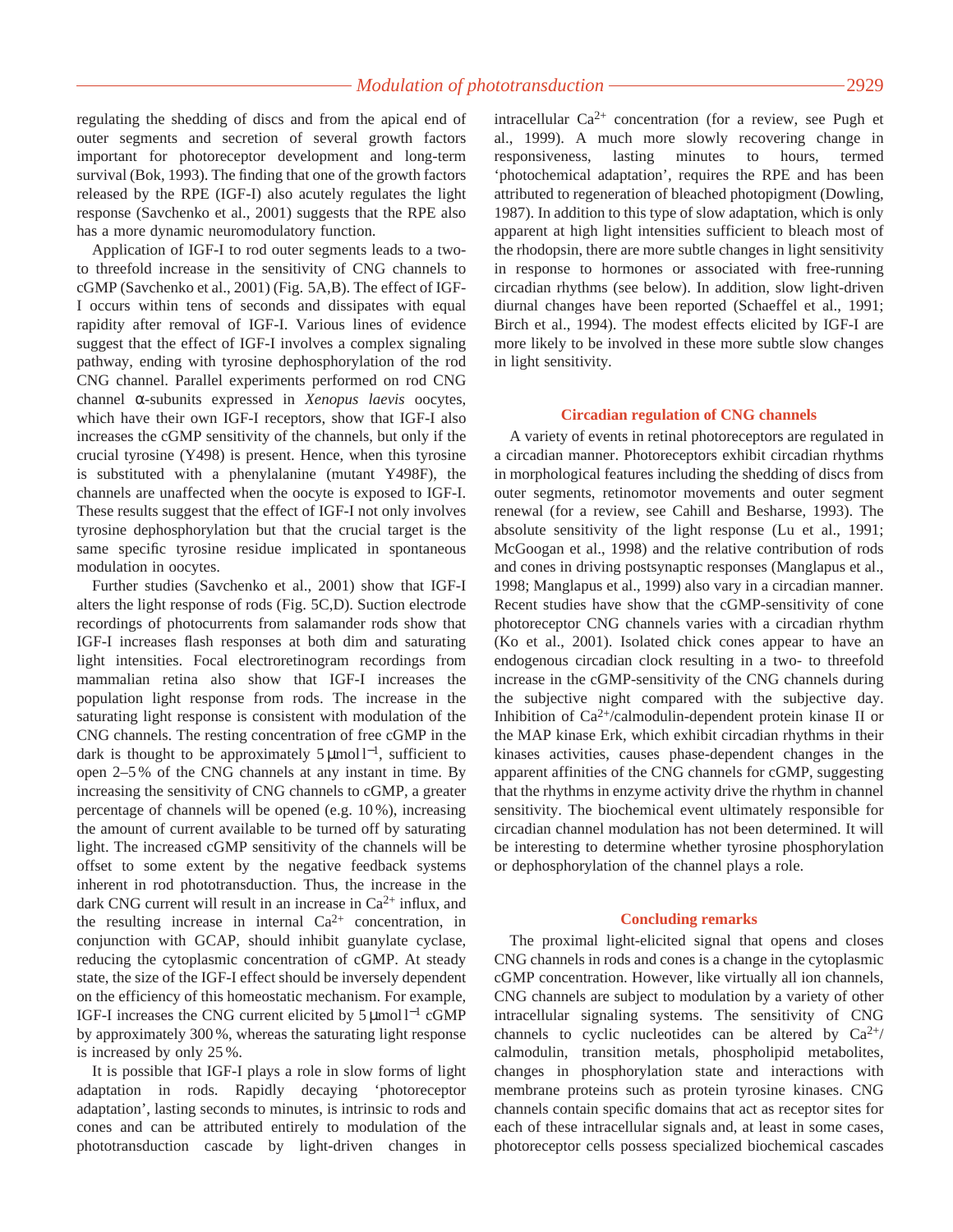## 2930 **R. H. KRAMER AND E. MOLOKANOVA**

for transmitting these modulatory signals to the channels. In addition, extracellular transmitters, such as IGF-I, can activate signaling cascades, leading to modulation of CNG channels. The presence of specialized transmission and reception machinery suggests that modulation of CNG channel sensitivity plays an important physiological role in rods. However, whereas the signaling systems are becoming well understood, the message that they carry is still not clear. Does modulation of CNG channels contribute to changes in light sensitivity during slow forms of adaptation such as diurnal regulation? What role does modulation of CNG channels play in mediating changes in light sensitivity triggered by signals intrinsic to organisms, such as circadian or hormonal signals? The advent of molecular biological techniques, in conjunction with biochemical and physiological studies, will undoubtedly help to define the role of CNG channel modulation in finetuning visual sensitivity.

This work was supported by grants from the National Institutes of Health (EY-11877 and EY-12608).

#### **References**

- **Akopian, A. and Witkovsky, P.** (1996). D2 dopamine receptor-mediated inhibition of a hyperpolarization-activated current in rod photoreceptors. *J. Neurophysiol*. **76**, 1828–1835.
- **Barlow, R. B., Jr** (1990). What the brain tells the eye. *Scient. Am.* **262**, 90–95.
- **Barnes, S. and Hille, B.** (1989). Ionic channels of the inner segment of tiger salamander cone photoreceptors. *J. Gen. Physiol.* **94**, 719–743.
- **Bauer, P. J. and Drechsler, M.** (1992). Association of cyclic GMP-gated channels and  $Na^{\dagger}-Ca^{2+}-K^{\dagger}$  exchangers in bovine retinal rod outer segment plasma membranes. *J. Physiol., Lond.* **451**, 109–131.
- **Birch, D. G., Berson, E. L. and Sandberg, M. A.** (1984). Diurnal rhythm in the human rod ERG. *Invest. Ophthalmol. Vis. Sci.* **25**, 236–238.
- **Bok, D.** (1993). The retinal pigment epithelium: a versatile partner in vision. *J. Cell Sci.* **Suppl. 17**, 189–195.
- **Broillet, M.-C.** (2000). A single intracellular cysteine residue is responsible for the activation of the olfactory cyclic nucleotide-gated channel by NO. *J. Biol. Chem.* **275**, 15135–15141.
- **Broillet, M.-C. and Firestein, S.** (1996). Direct activation of the olfactory cyclic nucleotide-gated channel through modification of sulfhydryl groups by NO compounds. *Neuron* **16**, 377–385.
- **Cahill, G. M. and Besharse, J. C.** (1993). Circadian clock functions localized in *Xenopus* retinal photoreceptors. *Neuron* **10**, 573–577.
- **Chen, T.-Y., Illing, M., Molday, L. L., Hsu, Y. T., Yau, K.-W. and Molday, R. S.** (1994). Subunit 2 (or beta) of retinal rod cGMP-gated cation channel is a component of the 240-kDa channel-associated protein and mediates Ca2+–calmodulin modulation. *Proc. Natl. Acad. Sci. USA* **91**, 11757–11761.
- **Chen, T.-Y. and Yau, K.-W.** (1994). Direct modulation by  $Ca^{2+}$ -calmodulin of cyclic nucleotide-activated channel of rat olfactory receptor neurons. *Nature* **368**, 545–548.
- **Chyb, S., Raghu, P. and Hardie, R. C.** (1999). Polyunsaturated fatty acids activate the *Drosophila* light-sensitive channels TRP and TRPL. *Nature* **397**, 255–259.
- **Crary, J. I., Dean, D. M., Nguitragool, W., Kurshan, P. T. and Zimmerman, A. L.** (2000). Mechanism of inhibition of cyclic nucleotidegated ion channels by diacylglycerol. *J. Gen. Physiol.* **116**, 755–768.
- **Crow, T. and Bridge, M. S.** (1985). Serotonin modulates photoresponses in *Hermissenda* type-B photoreceptors. *Neurosci. Lett.* **60**, 83–88.
- **Cudeiro, J. and Rivadulla, C.** (1999). Sight and insight on the physiological role of nitric oxide in the visual system. *Trends Neurosci.* **22**, 109–116.
- **Dhallan, R. S., Yau, K.-W., Schrader, K. and Reed, R.** (1990). Primary structure and functional expression of a cyclic nucleotide-activated channel from olfactory neurons. *Nature* **347**, 184–187.
- **Dowling, J. E.** (1987). *The Retina: an Approachable Part of the Brain.* Cambridge, MA: Belknap Press, Harvard University.
- **Fain, G. L., Matthews, H. R., Cornwall, M. C. and Koutalos, Y.** (2001). Adaptation in vertebrate photoreceptors. *Physiol. Rev.* **81**, 117–151.
- **Gerstner, A., Zong, X., Hofmann, F. and Biel, M.** (2000). Molecular cloning and functional characterization of a new modulatory cyclic nucleotide-gated channel subunit from mouse retina. *J. Neurosci.* **20**, 1324–1332.
- **Ghalayini, A. J., Weber, N. R., Rundle, D. R., Koutz, C. A., Lambert, D., Guo, X. X. and Anderson, R. E.** (1998). Phospholipase C gamma1 in bovine rod outer segments: immunolocalization and light-dependent binding to membranes. *J Neurochem.* **70**, 171–178.
- **Gordon, S. E., Brautigan, D. L. and Zimmerman, A. L.** (1992). Protein phosphatases modulate the apparent agonist affinity of the light-regulated ion channel in retinal rods. *Neuron* **9**, 739–748.
- **Gordon, S. E., Downing-Park, J., Tam, B. and Zimmerman, A. L.** (1995). Diacylglycerol analogs inhibit the rod cGMP-gated channel by a phosphorylation-independent mechanism. *Biophys. J.* **69**, 409–417.
- **Gordon, S. E., and Zagotta, W. N.** (1995a). A histidine residue associated with the gate of the cyclic nucleotide-activated channels in rod photoreceptors. *Neuron* **14**, 177–183.
- **Gordon, S. E. and Zagotta, W. N.** (1995b). Localizations of regions affecting an allosteric transitions in cyclic nucleotide-activated channels. *Neuron* **14**, 857–864.
- **Goulding, E. H., Ngai, J., Kramer, R. H., Colicos, S., Siegelbaum, S. A., Axel, R. and Chess, A.** (1992). Molecular cloning and single channel properties of a cyclic nucleotide-gated cation channel from catfish olfactory receptor neurons. *Neuron* **8**, 45–58.
- **Goulding, E. H., Tibbs, G. R., Liu, D. and Siegelbaum, S. A.** (1993). Role of H5 domain in determining pore diameter and ion permeation through cyclic nucleotide-gated channels. *Nature* **364**, 61–64.
- **Gray-Keller, M. P. and Detwiler, P. B.** (1994). The calcium feedback signal in the phototransduction cascade of vertebrate rods. *Neuron* **13**, 849–861.
- **Grunwald, M. E., Yu, W. P., Yu, H. H. and Yau, K. W.** (1998). Identification of a domain on the beta-subunit of the rod cGMP-gated cation channel that mediates inhibition by calcium-calmodulin. *J. Biol. Chem.* **273**, 9148–9157.
- **He, F., Seryshev, A. B., Cowan, C. W. and Wensel, T. G.** (2000). Multiple zinc binding sites in retinal rod cGMP phosphodiesterase, PDE6alpha beta. *J. Biol. Chem.* **275**, 20572–20577.
- **Hsu, Y. T. and Molday, R. S.** (1993). Modulation of the cGMP-gated channel of rod photoreceptor cells by calmodulin. *Nature* **361**, 76–79.
- **Jan, L. Y. and Jan, Y. N.** (1990). A superfamily of ion channels. *Nature* **345**, 672.
- **Jindrova, H. and Detwiler, P. B.** (1998). Protein kinase C and IP3 in photoresponses of functionally intact rod outer segments: constraints about their role. *Physiol. Res.* **47**, 285–290.
- **Kaneda, M., Andrasfalvy, B. and Kaneko, A.** (2000). Modulation by  $\text{Zn}^{2+}$ of GABA responses in bipolar cells of the mouse retina. *Vis. Neurosci*. **17**, 273–281.
- **Karpen, J. W., Brown, R. L., Stryer, L. and Baylor, D. A.** (1993). Interactions between divalent cations and the gating machinery of cyclic GMP-activated channels in salamander retinal rods. *J. Gen. Physiol.* **101**, 1–25.
- **Kaupp, B. U., Niidome, T., Tanabe, T., Terada, S., Bonigk, W., Stuhmer, W., Cook, N. J., Kangawa, K., Matsuo, H., Hirode, T., Miyata, T. and Numa, S.** (1989). Primary structure and functional expression from complementary DNA of the rod photoreceptor cGMP-gated channel. *Nature* **342**, 762–766.
- **Ko, G. Y.-P., Ko, M. L. and Dryer, S. E.** (2001). Circadian regulation of cGMP-gated cationic channels of chick retinal cones: Role of Erk MAP kinase and Ca2+/calmodulin-dependent kinase-II. *Neuron* **29**, 255–266.
- **Korschen, H. G., Beyermann, M., Muller, F., Heck, M., Vantler, M., Koch, K. W., Kellner, R., Wolfrum, U., Bode, C., Hofmann, K. P. and Kaupp, U. B.** (1999). Interaction of glutamic-acid-rich proteins with the cGMP signalling pathway in rod photoreceptors. *Nature* **400**, 761–766.
- **Korschen, H. G., Illing, M., Seifert, R., Sesti, F., Williams, A., Gotzes, S., Colville, C., Muller, F., Dose, A., Godde, M., Molday, L., Kaupp, U. B. and Molday, R. S.** (1995). A 240 kDa protein represents the complete betasubunit of the cyclic nucleotide-gated channel from rod photoreceptor. *Neuron* **15**, 627–636.
- **Koutalos, Y., Nakatani, K., Tamura, T. and Yau, K. W.** (1995). Characterization of guanylate cyclase activity in single retinal rod outer segments. *J. Gen. Physiol.* **106**, 863–890.
- **Koutalos, Y. and Yau, K. W.** (1996). Regulation of sensitivity in vertebrate rod photoreceptors by calcium. *Trends Neurosci.* **19**, 73–81.
- **Kramer, R. H. and Siegelbaum, S. A.** (1992). Intracellular  $Ca^{2+}$  regulates